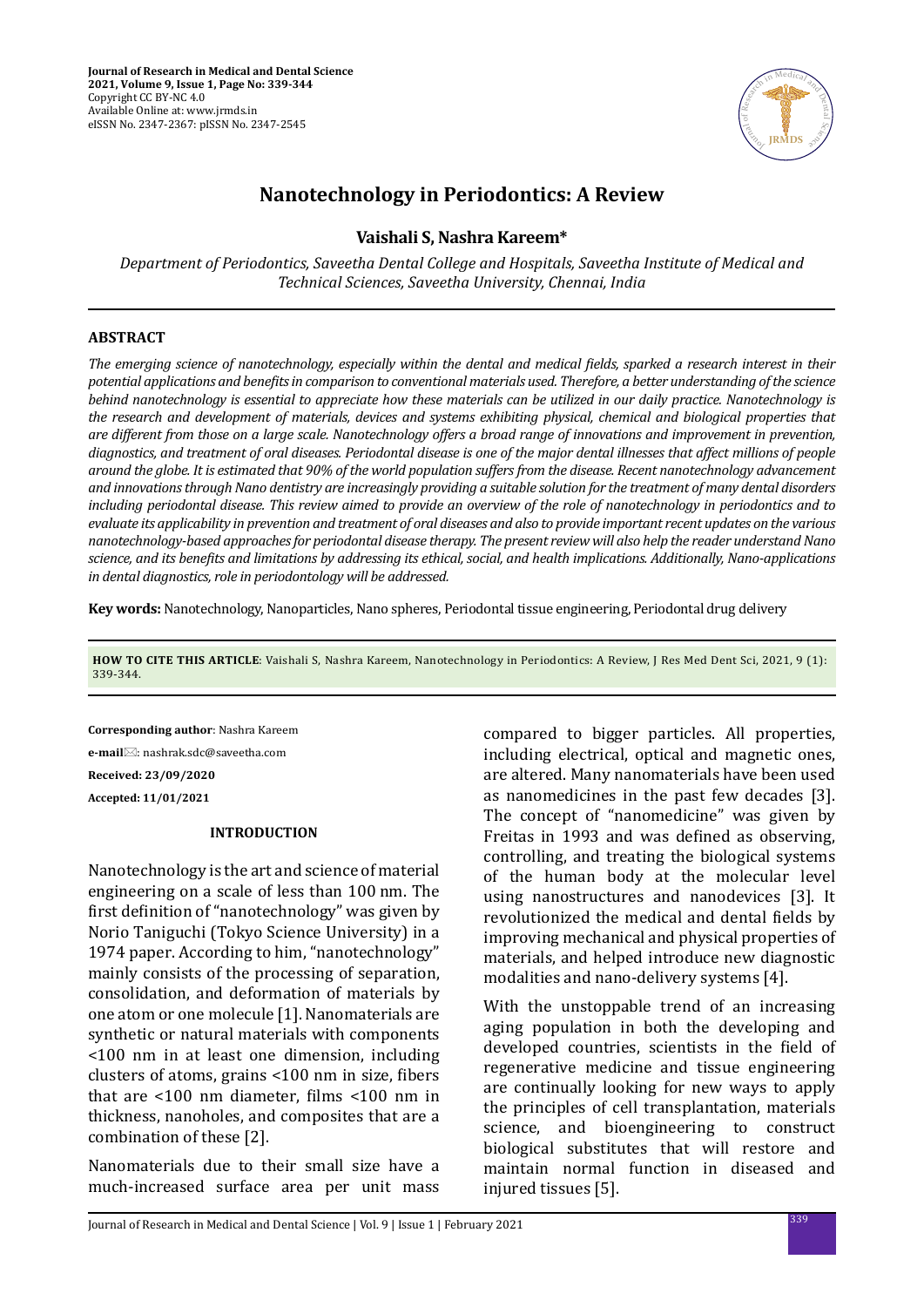Periodontal disease is one of the major dental illnesses that affect millions of people around the globe. It is estimated that 90% of the world population suffers from the disease [6]. In addition, the development of more refined means of delivering medications at therapeutic levels to specific sites is an important clinical issue. Applications of such technology in dentistry, and periodontics in particular, are no exception as periodontal destruction can be found to increase in prevalence with increasing age [7]. This review aimed to provide an overview of the role of nanotechnology in periodontics and to evaluate its applicability in prevention and treatment of oral diseases and also to provide important recent updates on the various nanotechnologybased approaches for periodontal disease therapy.

Previously we have worked on plenty of topics in periodontology [8-20]. Now we are planning to review on the role of nanotechnology in periodontics.

## **NANOMATERIALS**

## **Properties of Nanomaterials:**

Nanomaterials are those materials whose components are less than 100 nm in minimum of at least one dimension, including clusters of atoms, grains as small as less than 100 nm in size, fibers which are as minute as less than 100 nm diameter and atlast films which are less than 100 nm in thickness, nanoholes, and composites that are also a constituent of these nanoparticles. The composition can be any combination of naturally occurring elements [21]. The improved relevant properties include enhanced toughness, stiffness, improved transparency, in- creased scratch, abrasion, solvent and heat resistance, and decreased gas permeability. In addition, nanoparticles have special properties which are different from other particles which include chemical, optical, magnetic, and electro-optical properties and which differ from those of either individual molecules or bulk species [22]. These significant properties of nanoparticles meet the intriguing demand to design multifunctional nanocomposite films, which cover properties of both inorganic and organic materials and exhibit immense prospects for developing light-emitting diodes, nonlinear optical devices, resistors,

sensors, electrically conductive films, and gas separation membranes [23].

## **NANOMEDICINE**

Nanomedicine helps in prevention, diagnosis, and treatment of various diseases. Nanorobots can be applied in chemotherapy to treat cancer and to precisely deliver exact amounts of chemotherapeutic agents directly to the target cells. This would be a more efficient and brilliant mechanism, which reduces the side effects and so the normal cells would be spared. Drug delivery nanorobots were called ''Pharmacytes'' by R.A.Freitas in 2000. Medical nanorobots are believed to improve the immune system functioning by detecting and deactivating the harmful microorganisms like bacteria, viruses, and other pathogens [24]. Nanoscale-structured materials, biotechnology, genetic engineering, and complex molecular machine systems help in preserving and improving human health [25].

# **IMPLICATIONS OF NANOTECHNOLOGY**

## **Ethical implications**

After the thorough research and development phase of any particular dental or medical nanoproduct, it undergoes various testing which includes the extensive preclinical in vitro testing to investigate the mechanical, toxicological, and immunological potential of that particular product. Many agencies such as the U.S Environmental Protection Agency and the National Institute of Occupational Safety and Health have introduced guidelines for investigating the risks of nanomaterial [26]. The traditional ethical decision making steps followed by the ethical committee, mainly utilitarianism, is unable to keep up with the rapid development and uncertain future of nano-technological developments and products. For that reason, a more in-depth understanding of the science is required, including risk/ benefit analysis and ethical considerations throughout the development process [27]. This led to the proposal of the anticipatory ethics and governance concept, developed to identify and address ethical and societal implications through ethical analysis models when the technology is in its introductory stage to be then easily modified and guided towards an ethically acceptable outcome.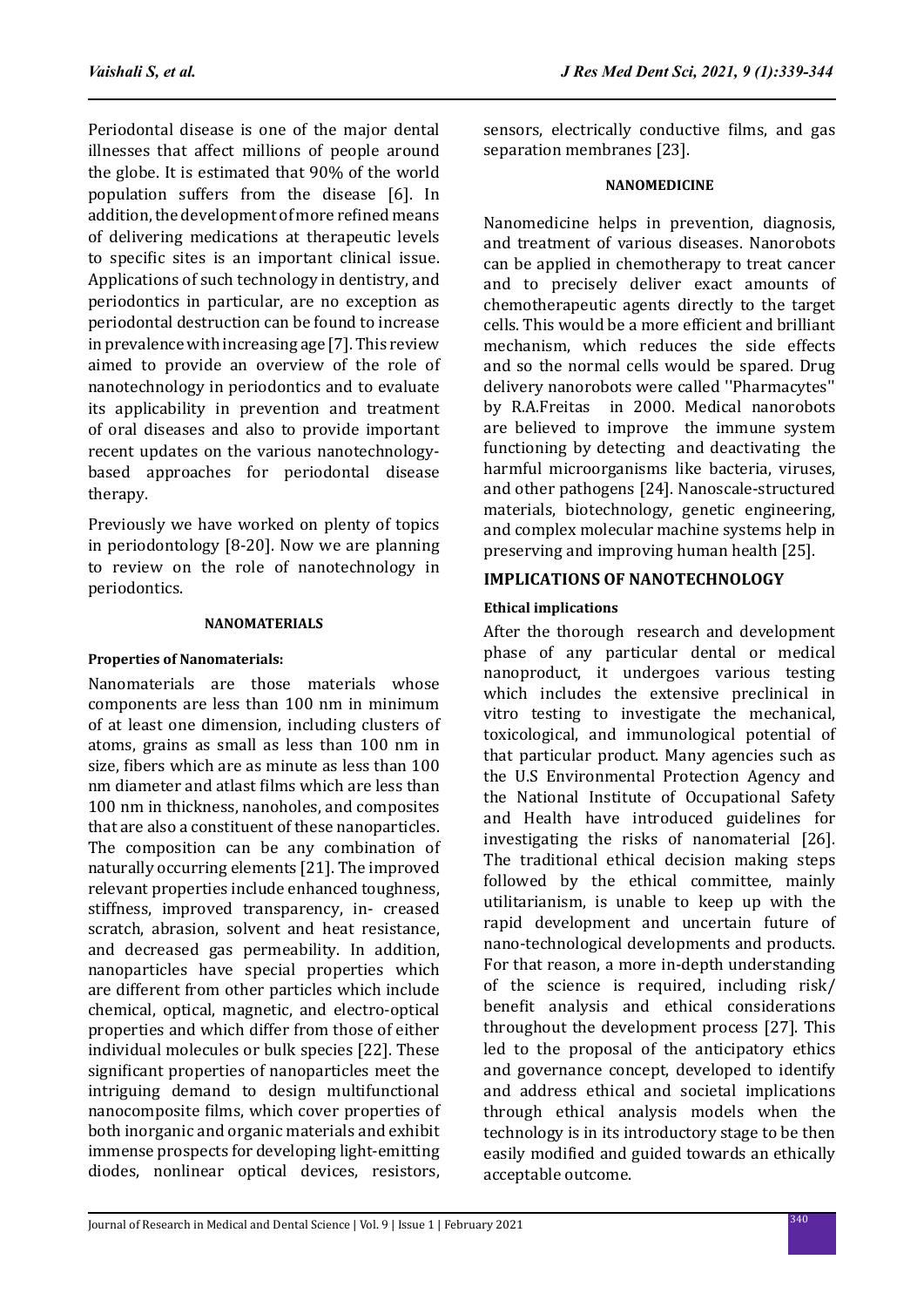## **NANOTECHNOLOGY IN DENTISTRY**

#### **Dental diagnostics**

In an attempt to improve upon medical diagnostics, the concept of nano-biosensing was introduced. A biosensor is described as"an analytical device which incorporates a biologically active element into it with an appropriate physical transducer to generate a measurable signal which is proportional to the concentration of chemical species in any type of sample". In order to improve the biorecognition process of the bioreceptor and overall bioreceptor performance, nanobio receptors were introduced with incorporated nanotubes, nanowires, and nano-dots into the sensing assembly of the nano bioreceptors. Nanoparticles are created by either following the top down, bottom up, or molecular self-assembly approach [28]. Replacing micro sized particles with nanosized ones transforms the biosensor into a nanobiosensor, with the advantage of rapidly identifying targeted biological tissues at an ultra-low molecular level [29]. Its high sensitivity is particularly useful in cases of cancer diagnosis for example, as nanobiosensors in comparison to conventional biosensors are able to detect cancer cell molecules at very early stages and in very low concentrations [30].

## **NANOTECHNOLOGY IN PERIODONTICS**

## **Nanomaterials for periodontal drug delivery**

Nanomaterials are of interest from a fundamental point of view because the properties of a material (e.g. physical properties, electronic properties, optical properties) change when the size of the particles that make up the material becomes nanoscopic. With new properties, come new opportunities for technological and commercial development, and applications of nanoparticles have been demonstrated or proposed in areas as diverse as microelectronics, coatings and paints, and biotechnology [31]. From these applications has come the development of nanopharmaceuticals, nanosensors, nanoswitches, and nanodelivery systems. Each of these has considerable significance in the field of local, or targeted, drug delivery.

Recently, Pinon-Segundo et al. [29] produced and characterized triclosan-loaded nanoparticles by the emulsification–diffusion process, in an attempt to obtain a novel delivery system adequate for the treatment of periodontal disease. The nanoparticles were prepared using poly (D,L-lactide-co glycolide), poly (D,L-lactide) and cellulose acetate phthalate. Poly (vinyl alcohol) was used as a stabilizer. Batches were prepared with different amounts of triclosan in order to evaluate the influence of the drug on nano- particle properties. Release kinetics indicates that the depletion zone moves to the center of the device as the drug is released. This behavior suggests that the diffusion is the controlling factor of the release.

Nanomaterials including hollow spheres, coreshell structure, nano- tubes and nanocomposite have been widely explored for controlled drug release [32]. It is conceivable that all of these materials could be developed for periodontal drug delivery devices in the future. Drugs can be incorporated into nanospheres composed of a biodegradable polymer, and this allows for timed release of the drug as the nanospheres degrade. A good example of how this technology might be developed is the recent development of ArestinÒ in which tetracycline is incorporated into micro- spheres for drug delivery by local means to a periodontal pocket [33].

## **Nanomaterials for oral hygiene maintenance**

Nanorobots are being incorporated in mouthwash so that they can easily identify and destroy the pathogenic bacteria that can cause gingivitis and periodontitis thus leaving behind harmless oral flora to flourish in the oral ecosystem. It would also identify food debris, tartar and plaque and would lift them from the teeth to be rinsed away thus making oral cavity clean and plaque and food debris free. Hollow spheres, core–shell structure, nanotubes, and nanocomposite can be used as periodontal drug-delivery systems in the near future [34].

Continuous debridement of supra and sub gingival calculus is supposed to be done by nanorobots incorporated in dentifrices in near future. They will also provide a continuous barrier to halitosis by removing the bacteria responsible for production of volatile compounds leading to halitosis [35].

## **Nanomaterials for periodontal tissue engineering**

Currently, tissue engineering concepts for periodontal regeneration are focused on the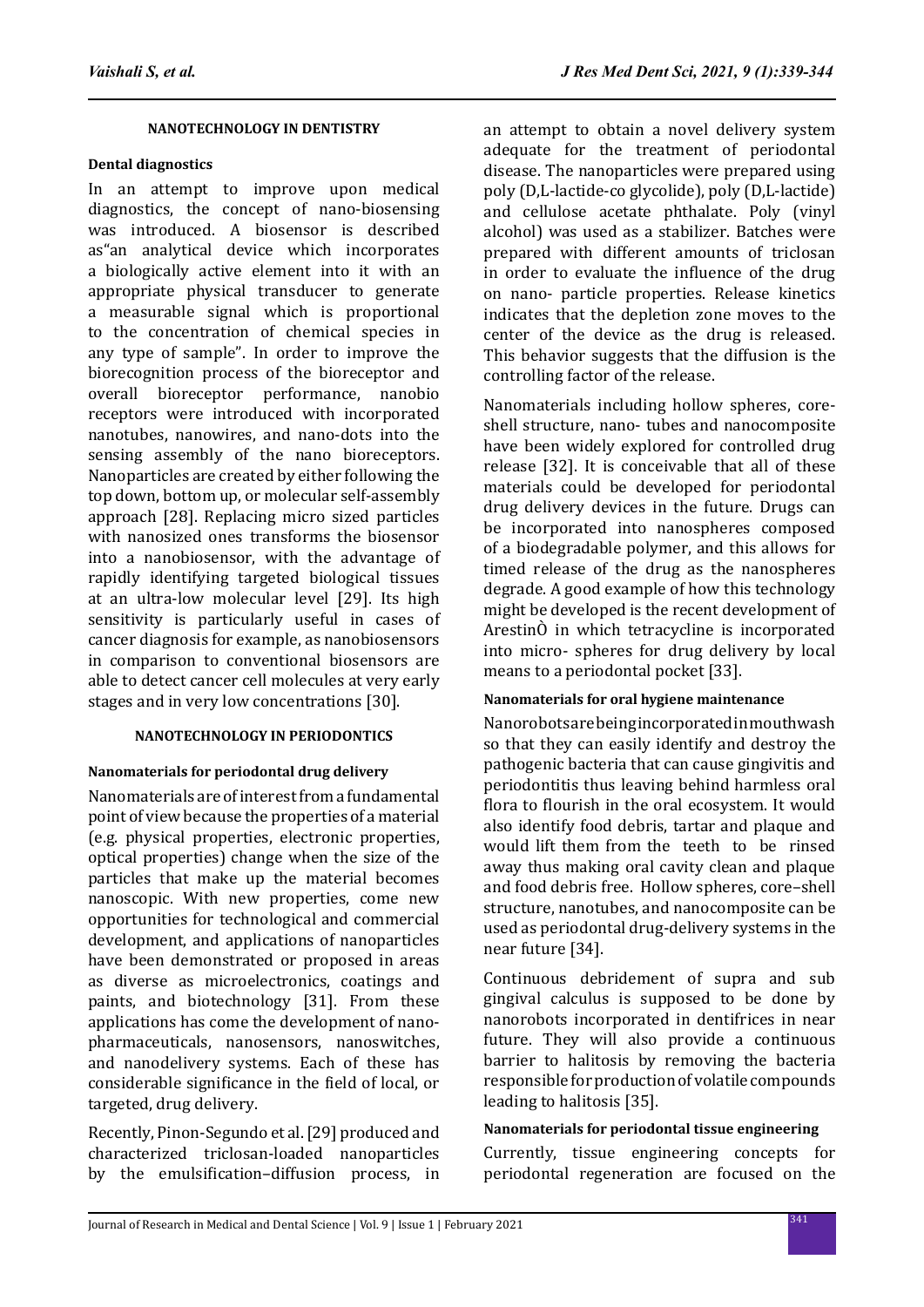utilisation of synthetic scaffolds for cell delivery purposes [36]. Although the usage of such synthetics scaffold systems offers promise, it is very likely that the next generation of materials will rely mainly on nanotechnology and its potential to produce nonbiologic self-assembling systems required for tissue engineering purposes. The clinical utility of these nanoconstructed self-assembling materials is their capacity to be developed into nanodomains or nanophases, leading to unique nanobuilding blocks with inbuilt nanocontrol and nanodelivery capabilities. For tissue engineering purposes the potential of nano- technology is limited only by our imagination. Our present capacity to create polymer scaffolds for cell seeding, growth factor delivery and tissue engineering purposes is well recognized In the future these processes may well be manipulated via nanodevices implanted to sites of tissue damage [37].

#### **Nanomaterials in treating dentin hypersensitivity in case of recession**

Natural hypersensitive teeth have much higher surface density of dentinal tubules and diameter in comparison to their nonsensitive counterparts. Reconstructive dental nanorobots, using native biological materials, could selectively and precisely occlude the dentinal tubules within minutes, offering patients a quick and permanent cure from dentin hypersensitivity [38].

## **Nanomaterials in Implants**

In dental implants, one of the commonest reasons for failure is insufficient bone formation around the implant. For sufficient bone formation, surface of implants need to be modified, which<br>may include nanoscale topography and/or include nanoscale topography and/or coatings for better and faster osseointegration of implants [39]. The development of nanostructured implants which will combine the inertness with a mechanical response to the dental implant alloy.

#### **Nanomaterials in treating bone defects and wound healing**

Bone is a natural nanostructured composite composed of organic compounds reinforced with inorganic components (hydroxyapatite crystals). Nanotechnology is very useful in bone defect repair as it can be utilized to treat bone defects with nano-bone graft materials. Nano bone graft should possess the qualities of bone grafts being used today. Their higher surface area to mass ratio can be used in the most advantageous manner for treating intrabony defects. Nanoneedles and nanotweezers are also being developed that will make cell surgery a possibility in the near future [40]. According to Azeltine, et al. Nanomaterials promote and accelerate the process of wound healing [41].

#### **CHALLENGES FACED IN NANODENTISTRY**

Although we have numerous ideas and dreams for nanodentistry, actually most of them in reality are not possible till the date due to various challenges such as engineering challenges, biological challenges and social challenges. It is really challenging to position and assemble the nano molecular scale part precisely. Biological compatible molecules which are environmentally friendly, economically and ethically acceptable still are a distant site in the field of nanodentistry.

## **CONCLUSION**

Nanotechnology is a promising technology that is playing an increasingly important role in the diagnostics, prognostics, prediction, and management of various treatments. Although the achievement of the goal of complete and proper regeneration of the periodontal tissues which includes the cementum, periodontal ligament and bone for various periodontal management may not be feasible for many years, recent developments and achievements in nanomaterials and nanotechnology have provided a promising hand into the commercial applications of nanomaterials in the diagnosis and management of periodontal diseases. Although many studies have been published concerning nanocomposite and nanoporous materials, it will become of increasing importance to specifically develop nanomaterials for the management of periodontal diseases. It is envisaged that this trend will be further improved in the future as more and more nanotechnologies are commercially explored.

#### **ACKNOWLEDGEMENT**

Nil.

#### **AUTHOR CONTRIBUTION**

First author Vaishali.S contributed acquisition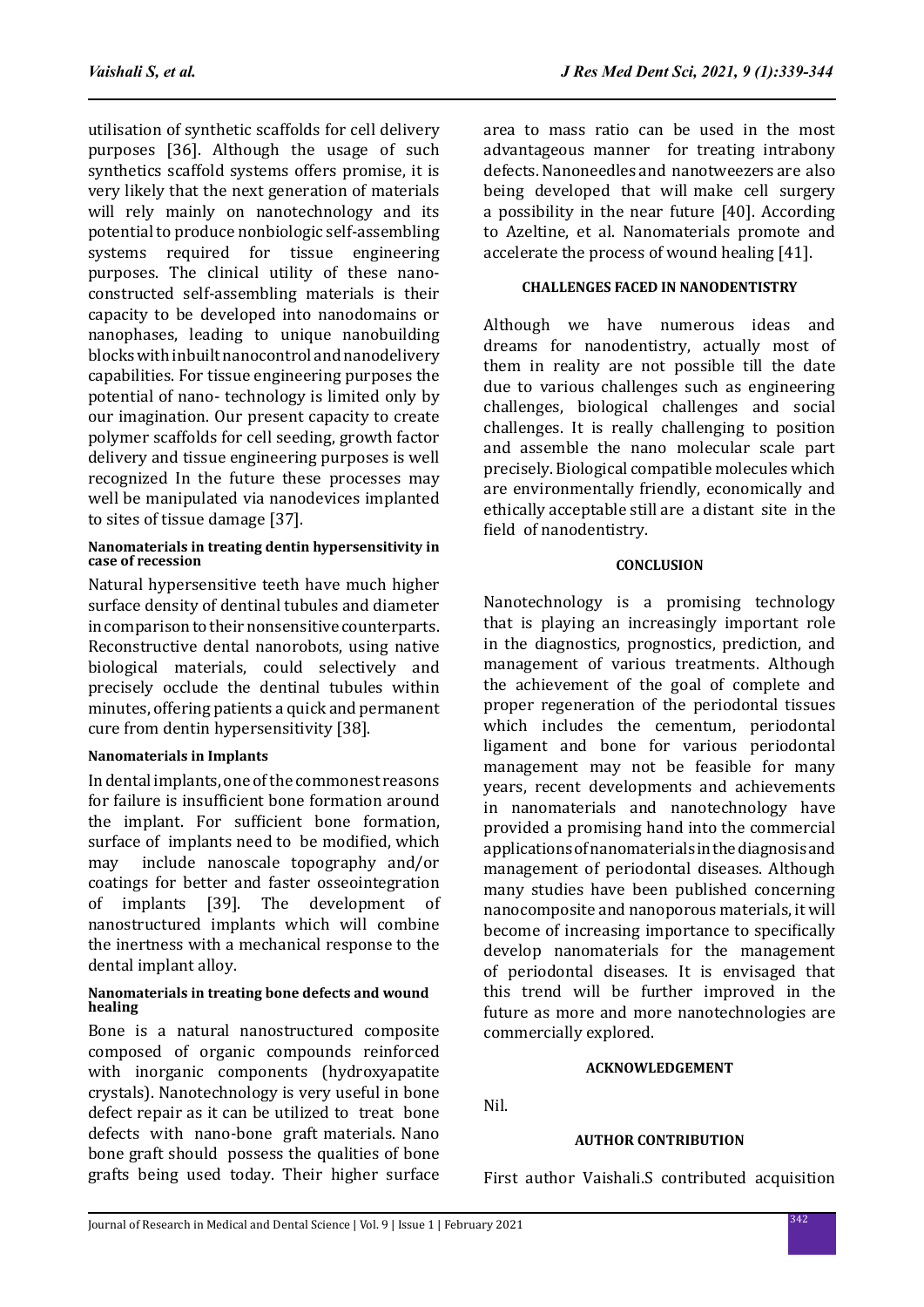of literature collection, drafting the article and revising it critically for important intellectual content Second author Nashra Kareem contributed to conception, formatting,<br>manuscript preparation, supervision and manuscript preparation, supervision and guidance.

#### **CONFLICT OF INTEREST**

None.

#### **REFERENCES**

- 1. Kovvuru SK, Mahita VN, Manjunatha BS, et al. Nanotechnology: The emerging science in dentistry. J Orofac Res. 2012:33-36.
- 2. Wahajuddin SA. Superparamagnetic iron oxide nanoparticles: magnetic nanoplatforms as drug carriers. Int J Nanomedicine. 2012:7:3445.
- 3. Freitas Jr RA. Nanodentistry. J Am Dent Assoc. 2000;131:1559-1565.
- 4. Mnyusiwalla A, Daar AS, Singer PA. 'Mind the gap': science and ethics in nanotechnology. Nanotechnology. 2003;14:R9.
- 5. Artmann GM, Artmann A, Zhubanova AA, et al. Biological, physical and technical basics of cell engineering. Springer; 2018.
- 6. Pihlstrom BL, Michalowicz BS, Johnson NW. Periodontal diseases. The lancet. 2005;366:1809-1820.
- 7. Artyukhin AB. One-dimensional lipid bilayers on carbon nanotubes: Structure and properties. PhDT. 2007.
- 8. Ramesh A, Ravi S, Kaarthikeyan G. Comprehensive rehabilitation using dental implants in generalized aggressive periodontitis. J Indian Soc Periodontol. 2017;21:160.
- 9. Ravi S, Malaiappan S, Varghese S, et al. Additive Effect of Plasma Rich in Growth Factors With Guided Tissue Regeneration in Treatment of Intrabony Defects in Patients With Chronic Periodontitis: A Split-Mouth Randomized Controlled Clinical Trial. J Periodontol. 2017;88:839-845.
- 10. Arjunkumar R. 'Nanomaterials for the Management of Periodontal Diseases', in Chaughule, R. S. (ed.) Dental Applications of Nanotechnology. Cham: Springer International Publishing, 2018;203–215.
- 11. Jain M, Nazar N. Comparative evaluation of the efficacy of intraligamentary and supraperiosteal injections in the extraction of maxillary teeth: A randomized controlled clinical trial. J Contemp Dent Pract. 2018;19:1117-1121.
- 12. Kavarthapu A, Thamaraiselvan M. Assessing the variation in course and position of inferior alveolar nerve among south Indian population: A cone beam computed tomographic study. Indian J Dent Res. 2018;29:405.
- 13. Ramesh A, Varghese S, Jayakumar ND, et al. Comparative estimation of sulfiredoxin levels between chronic

periodontitis and healthy patients–A case‐control study. J Periodontol. 2018;89:1241-1248.

- 14. Ramesh A, Vellayappan R, Ravi S, et al. Esthetic lip repositioning: A cosmetic approach for correction of gummy smile–A case series. J Indian Soc Periodontol. 2019;23:290.
- 15. Ezhilarasan D, Apoorva VS, Ashok Vardhan N. Syzygium cumini extract induced reactive oxygen speciesmediated apoptosis in human oral squamous carcinoma cells. J Oral Pathol Med. 2019;48:115-121.
- 16. Kaarthikeyan G, Jayakumar ND, Sivakumar D. Comparative Evaluation of Bone Formation between PRF and Blood Clot Alone as the Sole Sinus-Filling Material in Maxillary Sinus Augmentation with the Implant as a Tent Pole: A Randomized Split-Mouth Study. J Long Term Eff Med Implants. 2019;29.
- 17. Kavarthapu A, Malaiappan S. Comparative evaluation of demineralized bone matrix and type II collagen membrane versus eggshell powder as a graft material and membrane in rat model. Indian J Dent Res. 2019;30:877.
- 18. Murthykumar K, Arjunkumar R, Jayaseelan VP. Association of vitamin D receptor gene polymorphism (rs10735810) and chronic periodontitis. J Investig Clin Dent. 2019;10:e12440.
- 19. Vijayashree Priyadharsini J. In silico validation of the non‐antibiotic drugs acetaminophen and ibuprofen as antibacterial agents against red complex pathogens. J Periodontol. 2019;90:1441-1448.
- 20. Ramamurthy I. Comparison of effect of hiora mouthwash versus chlorhexidine mouthwash in gingivitis patients: a clinical trial. Asian J Pharm Clin Res. 2018;11:84-88.
- 21. Salih V. Standardisation in Cell and Tissue Engineering: Methods and Protocols. Elsevier; 2013.
- 22. Allen G, Nabrzyski J, Seidel E, et al. Computational Science–ICCS 2009: 9th International Conference Baton Rouge, LA, USA, May 25-27, 2009 Proceedings, Part I. Springer; 2009.
- 23. Caruso F. Colloids and colloid assemblies: synthesis, modification, organization and utilization of colloid particles. John Wiley & Sons; 2006.
- 24. Kanaparthy R, Kanaparthy A. The changing face of dentistry: nanotechnology. Int J Nanomedicine. 2011;6:2799.
- 25. Asiri AM, Mohammad A, editors. Applications of Nanocomposite Materials in Dentistry. Woodhead Publishing; 2018.
- 26. Peng Z, Kong LX, Li SD. Non-isothermal crystallisation kinetics of self-assembled polyvinylalcohol/silica nanocomposite. Polymer. 2005;46:1949-1955.
- 27. Peng Z, Kong LX, Li SD. Thermal properties and morphology of a poly (vinyl alcohol)/silica nanocomposite prepared with a self‐assembled monolayer technique. J Appl Polym Sci. 2005;96:1436- 1442.
- 28. Vo-Dinh T. Nanotechnology in biology and medicine: